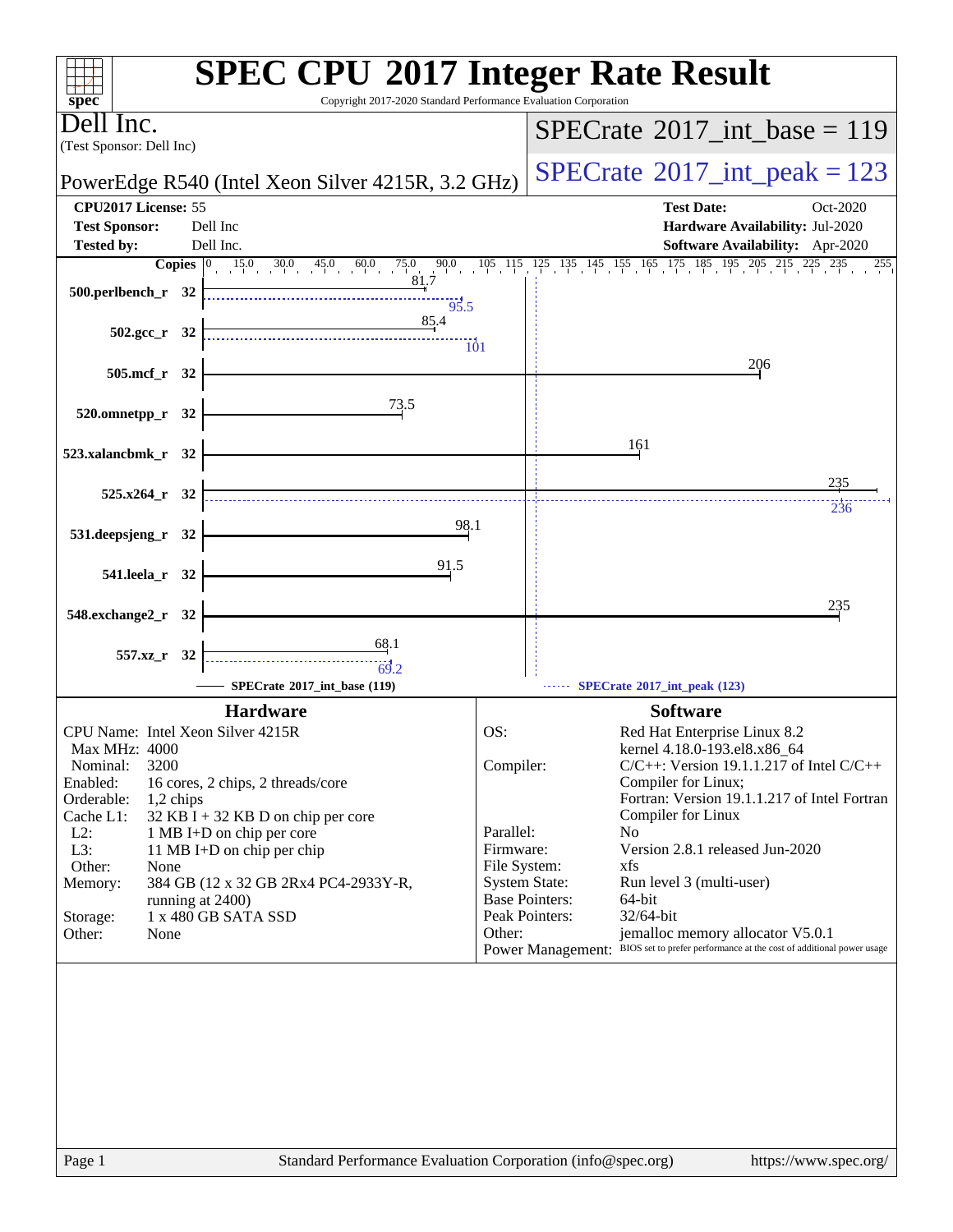Copyright 2017-2020 Standard Performance Evaluation Corporation

Dell Inc.

**[spec](http://www.spec.org/)**

 $\pm\pm\sqrt{2}$ 

(Test Sponsor: Dell Inc)

### $SPECTate@2017_int\_base = 119$

PowerEdge R540 (Intel Xeon Silver 4215R, 3.2 GHz)  $\left|$  [SPECrate](http://www.spec.org/auto/cpu2017/Docs/result-fields.html#SPECrate2017intpeak)<sup>®</sup>[2017\\_int\\_peak = 1](http://www.spec.org/auto/cpu2017/Docs/result-fields.html#SPECrate2017intpeak)23

**[CPU2017 License:](http://www.spec.org/auto/cpu2017/Docs/result-fields.html#CPU2017License)** 55 **[Test Date:](http://www.spec.org/auto/cpu2017/Docs/result-fields.html#TestDate)** Oct-2020 **[Test Sponsor:](http://www.spec.org/auto/cpu2017/Docs/result-fields.html#TestSponsor)** Dell Inc **[Hardware Availability:](http://www.spec.org/auto/cpu2017/Docs/result-fields.html#HardwareAvailability)** Jul-2020 **[Tested by:](http://www.spec.org/auto/cpu2017/Docs/result-fields.html#Testedby)** Dell Inc. **[Software Availability:](http://www.spec.org/auto/cpu2017/Docs/result-fields.html#SoftwareAvailability)** Apr-2020

#### **[Results Table](http://www.spec.org/auto/cpu2017/Docs/result-fields.html#ResultsTable)**

|                                          | <b>Base</b>   |                |            |                |       | <b>Peak</b>    |       |               |                |              |                |              |                |              |
|------------------------------------------|---------------|----------------|------------|----------------|-------|----------------|-------|---------------|----------------|--------------|----------------|--------------|----------------|--------------|
| <b>Benchmark</b>                         | <b>Copies</b> | <b>Seconds</b> | Ratio      | <b>Seconds</b> | Ratio | <b>Seconds</b> | Ratio | <b>Copies</b> | <b>Seconds</b> | <b>Ratio</b> | <b>Seconds</b> | <b>Ratio</b> | <b>Seconds</b> | <b>Ratio</b> |
| $500.$ perlbench_r                       | 32            | 619            | 82.3       | 624            | 81.7  |                |       | 32            | 534            | 95.5         | 532            | 95.8         |                |              |
| $502.\text{sec}$                         | 32            | 530            | 85.4       | 530            | 85.6  |                |       | 32            | 449            | 101          | <u>449</u>     | <u>101</u>   |                |              |
| $505$ .mcf r                             | 32            | 251            | 206        | 251            | 206   |                |       | 32            | 251            | 206          | 251            | 206          |                |              |
| 520.omnetpp_r                            | 32            | 571            | 73.5       | 570            | 73.7  |                |       | 32            | 571            | 73.5         | 570            | 73.7         |                |              |
| 523.xalancbmk r                          | 32            | <u>210</u>     | <u>161</u> | 209            | 161   |                |       | 32            | <u>210</u>     | <u>161</u>   | 209            | 161          |                |              |
| 525.x264 r                               | 32            | 238            | 235        | 225            | 249   |                |       | 32            | 221            | 254          | 237            | 236          |                |              |
| 531.deepsjeng_r                          | 32            | 373            | 98.2       | 374            | 98.1  |                |       | 32            | 373            | 98.2         | <u>374</u>     | 98.1         |                |              |
| 541.leela r                              | 32            | 579            | 91.5       | 579            | 91.5  |                |       | 32            | 579            | 91.5         | 579            | 91.5         |                |              |
| 548.exchange2_r                          | 32            | 357            | 235        | 356            | 235   |                |       | 32            | 357            | 235          | 356            | 235          |                |              |
| 557.xz r                                 | 32            | 507            | 68.2       | 507            | 68.1  |                |       | 32            | <u>499</u>     | 69.2         | 498            | 69.4         |                |              |
| $SPECrate^{\circ}2017$ int base =<br>119 |               |                |            |                |       |                |       |               |                |              |                |              |                |              |
| $SPECrate^*2017\_int\_peak =$            |               |                | 123        |                |       |                |       |               |                |              |                |              |                |              |

Results appear in the [order in which they were run.](http://www.spec.org/auto/cpu2017/Docs/result-fields.html#RunOrder) Bold underlined text [indicates a median measurement.](http://www.spec.org/auto/cpu2017/Docs/result-fields.html#Median)

#### **[Compiler Notes](http://www.spec.org/auto/cpu2017/Docs/result-fields.html#CompilerNotes)**

The inconsistent Compiler version information under Compiler Version section is due to a discrepancy in Intel Compiler. The correct version of C/C++ compiler is: Version 19.1.1.217 Build 20200306 Compiler for Linux The correct version of Fortran compiler is: Version 19.1.1.217 Build 20200306 Compiler for Linux

#### **[Submit Notes](http://www.spec.org/auto/cpu2017/Docs/result-fields.html#SubmitNotes)**

 The numactl mechanism was used to bind copies to processors. The config file option 'submit' was used to generate numactl commands to bind each copy to a specific processor. For details, please see the config file.

### **[Operating System Notes](http://www.spec.org/auto/cpu2017/Docs/result-fields.html#OperatingSystemNotes)**

Stack size set to unlimited using "ulimit -s unlimited"

### **[Environment Variables Notes](http://www.spec.org/auto/cpu2017/Docs/result-fields.html#EnvironmentVariablesNotes)**

```
Environment variables set by runcpu before the start of the run:
LD_LIBRARY_PATH =
      "/home/cpu2017-ic19.1u1/lib/intel64:/home/cpu2017-ic19.1u1/lib/ia32:/hom
      e/cpu2017-ic19.1u1/je5.0.1-32"
MALLOC_CONF = "retain:true"
```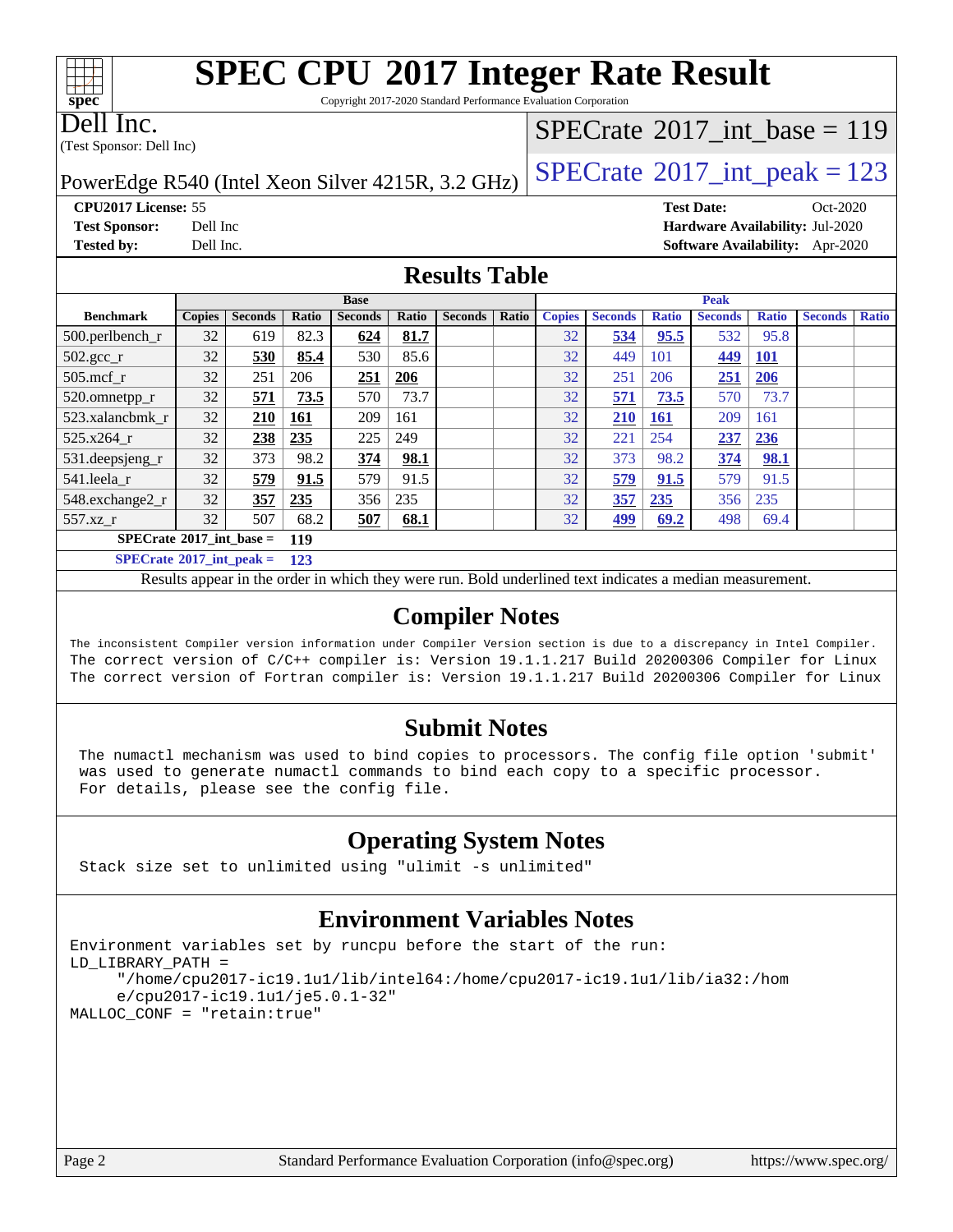#### $+\ +$ **[spec](http://www.spec.org/)**

# **[SPEC CPU](http://www.spec.org/auto/cpu2017/Docs/result-fields.html#SPECCPU2017IntegerRateResult)[2017 Integer Rate Result](http://www.spec.org/auto/cpu2017/Docs/result-fields.html#SPECCPU2017IntegerRateResult)**

Copyright 2017-2020 Standard Performance Evaluation Corporation

(Test Sponsor: Dell Inc) Dell Inc.

 $SPECrate$ <sup>®</sup>[2017\\_int\\_base =](http://www.spec.org/auto/cpu2017/Docs/result-fields.html#SPECrate2017intbase) 119

PowerEdge R540 (Intel Xeon Silver 4215R, 3.2 GHz)  $\left|$  [SPECrate](http://www.spec.org/auto/cpu2017/Docs/result-fields.html#SPECrate2017intpeak)<sup>®</sup>[2017\\_int\\_peak = 1](http://www.spec.org/auto/cpu2017/Docs/result-fields.html#SPECrate2017intpeak)23

**[CPU2017 License:](http://www.spec.org/auto/cpu2017/Docs/result-fields.html#CPU2017License)** 55 **[Test Date:](http://www.spec.org/auto/cpu2017/Docs/result-fields.html#TestDate)** Oct-2020 **[Test Sponsor:](http://www.spec.org/auto/cpu2017/Docs/result-fields.html#TestSponsor)** Dell Inc **[Hardware Availability:](http://www.spec.org/auto/cpu2017/Docs/result-fields.html#HardwareAvailability)** Jul-2020 **[Tested by:](http://www.spec.org/auto/cpu2017/Docs/result-fields.html#Testedby)** Dell Inc. **[Software Availability:](http://www.spec.org/auto/cpu2017/Docs/result-fields.html#SoftwareAvailability)** Apr-2020

#### **[General Notes](http://www.spec.org/auto/cpu2017/Docs/result-fields.html#GeneralNotes)**

 Binaries compiled on a system with 1x Intel Core i9-7980XE CPU + 64GB RAM memory using Redhat Enterprise Linux 8.0 NA: The test sponsor attests, as of date of publication, that CVE-2017-5754 (Meltdown) is mitigated in the system as tested and documented. Yes: The test sponsor attests, as of date of publication, that CVE-2017-5753 (Spectre variant 1) is mitigated in the system as tested and documented. Yes: The test sponsor attests, as of date of publication, that CVE-2017-5715 (Spectre variant 2) is mitigated in the system as tested and documented. Transparent Huge Pages enabled by default Prior to runcpu invocation Filesystem page cache synced and cleared with: sync; echo 3> /proc/sys/vm/drop\_caches runcpu command invoked through numactl i.e.: numactl --interleave=all runcpu <etc> jemalloc, a general purpose malloc implementation built with the RedHat Enterprise 7.5, and the system compiler gcc 4.8.5 sources available from jemalloc.net or<https://github.com/jemalloc/jemalloc/releases> **[Platform Notes](http://www.spec.org/auto/cpu2017/Docs/result-fields.html#PlatformNotes)**

 BIOS settings: Virtualization Technology disabled System Profile set to Custom CPU Performance set to Maximum Performance C States set to Autonomous C1E disabled Uncore Frequency set to Dynamic Energy Efficiency Policy set to Performance Memory Patrol Scrub set to standard Logical Processor enabled CPU Interconnect Bus Link Power Management disabled PCI ASPM L1 Link Power Management disabled UPI Prefetch enabled LLC Prefetch disabled Dead Line LLC Alloc enabled Directory AtoS disabled

 Sysinfo program /home/cpu2017-ic19.1u1/bin/sysinfo Rev: r6365 of 2019-08-21 295195f888a3d7edb1e6e46a485a0011 running on RHEL-8-2-SUT Fri Oct 2 07:45:09 2020

 SUT (System Under Test) info as seen by some common utilities. For more information on this section, see <https://www.spec.org/cpu2017/Docs/config.html#sysinfo>

From /proc/cpuinfo

**(Continued on next page)**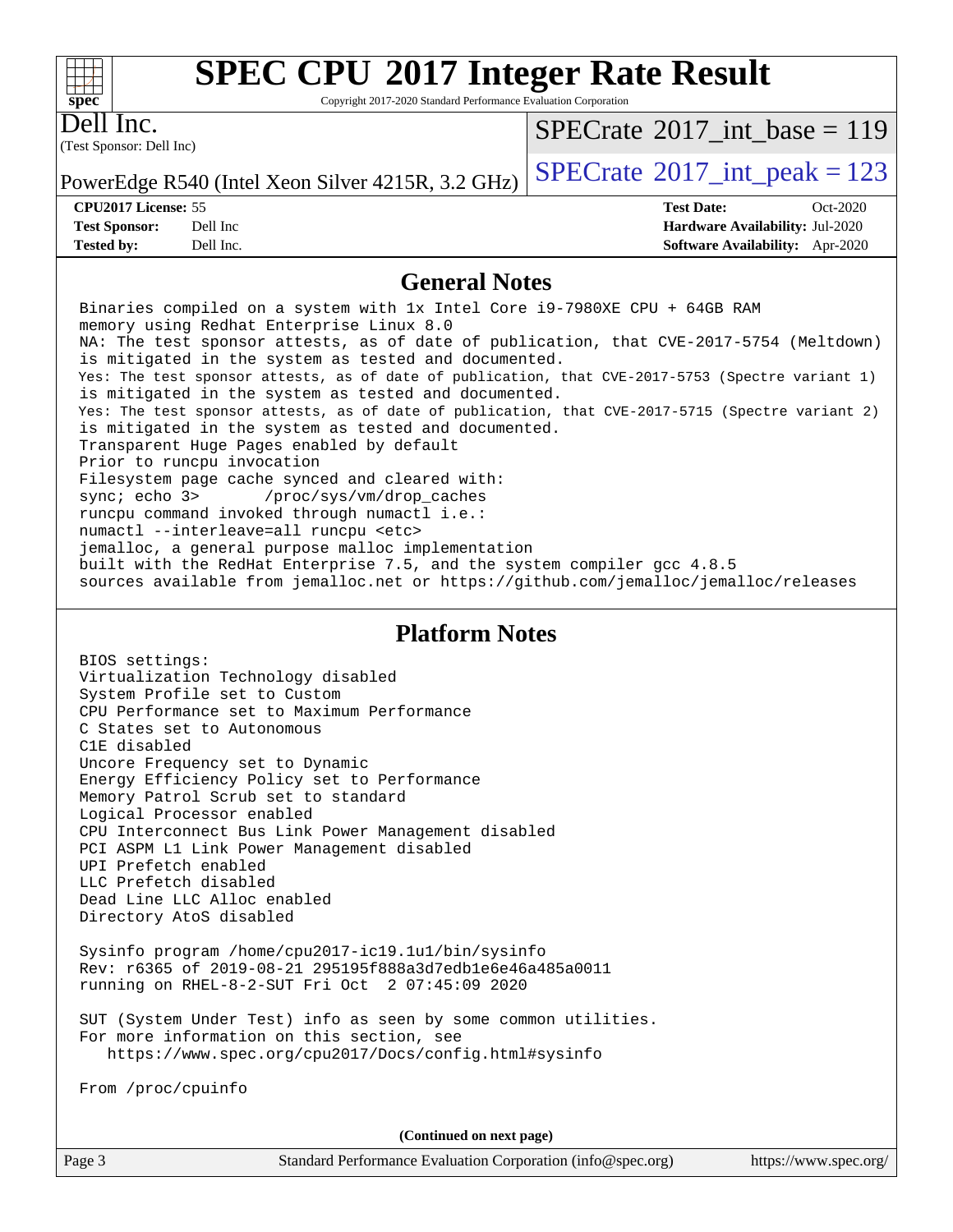Copyright 2017-2020 Standard Performance Evaluation Corporation

(Test Sponsor: Dell Inc) Dell Inc.

**[spec](http://www.spec.org/)**

 $+\!\!+\!\!$ 

 $SPECTate$ <sup>®</sup>[2017\\_int\\_base =](http://www.spec.org/auto/cpu2017/Docs/result-fields.html#SPECrate2017intbase) 119

PowerEdge R540 (Intel Xeon Silver 4215R, 3.2 GHz)  $\left|$  [SPECrate](http://www.spec.org/auto/cpu2017/Docs/result-fields.html#SPECrate2017intpeak)<sup>®</sup>[2017\\_int\\_peak = 1](http://www.spec.org/auto/cpu2017/Docs/result-fields.html#SPECrate2017intpeak)23

**[Tested by:](http://www.spec.org/auto/cpu2017/Docs/result-fields.html#Testedby)** Dell Inc. **[Software Availability:](http://www.spec.org/auto/cpu2017/Docs/result-fields.html#SoftwareAvailability)** Apr-2020

**[CPU2017 License:](http://www.spec.org/auto/cpu2017/Docs/result-fields.html#CPU2017License)** 55 **[Test Date:](http://www.spec.org/auto/cpu2017/Docs/result-fields.html#TestDate)** Oct-2020 **[Test Sponsor:](http://www.spec.org/auto/cpu2017/Docs/result-fields.html#TestSponsor)** Dell Inc **[Hardware Availability:](http://www.spec.org/auto/cpu2017/Docs/result-fields.html#HardwareAvailability)** Jul-2020

#### **[Platform Notes \(Continued\)](http://www.spec.org/auto/cpu2017/Docs/result-fields.html#PlatformNotes)**

Page 4 Standard Performance Evaluation Corporation [\(info@spec.org\)](mailto:info@spec.org) <https://www.spec.org/> model name : Intel(R) Xeon(R) Silver 4215R CPU @ 3.20GHz 2 "physical id"s (chips) 32 "processors" cores, siblings (Caution: counting these is hw and system dependent. The following excerpts from /proc/cpuinfo might not be reliable. Use with caution.) cpu cores : 8 siblings : 16 physical 0: cores 0 1 2 3 4 5 6 7 physical 1: cores 0 1 2 3 4 5 6 7 From lscpu: Architecture: x86\_64 CPU op-mode(s): 32-bit, 64-bit Byte Order: Little Endian CPU(s): 32 On-line CPU(s) list: 0-31 Thread(s) per core: 2 Core(s) per socket: 8 Socket(s): 2 NUMA node(s): 2 Vendor ID: GenuineIntel CPU family: 6 Model: 85 Model name: Intel(R) Xeon(R) Silver 4215R CPU @ 3.20GHz Stepping: 7 CPU MHz: 3597.721 CPU max MHz: 4000.0000 CPU min MHz: 1000.0000 BogoMIPS: 6400.00 Virtualization: VT-x L1d cache: 32K L1i cache: 32K L2 cache: 1024K L3 cache: 11264K NUMA node0 CPU(s): 0,2,4,6,8,10,12,14,16,18,20,22,24,26,28,30 NUMA node1 CPU(s): 1,3,5,7,9,11,13,15,17,19,21,23,25,27,29,31 Flags: fpu vme de pse tsc msr pae mce cx8 apic sep mtrr pge mca cmov pat pse36 clflush dts acpi mmx fxsr sse sse2 ss ht tm pbe syscall nx pdpe1gb rdtscp lm constant\_tsc art arch\_perfmon pebs bts rep\_good nopl xtopology nonstop\_tsc cpuid aperfmperf pni pclmulqdq dtes64 monitor ds\_cpl vmx smx est tm2 ssse3 sdbg fma cx16 xtpr pdcm pcid dca sse4\_1 sse4\_2 x2apic movbe popcnt tsc\_deadline\_timer aes xsave avx f16c rdrand lahf\_lm abm 3dnowprefetch cpuid\_fault epb cat\_l3 cdp\_l3 invpcid\_single intel\_ppin ssbd mba ibrs ibpb stibp ibrs\_enhanced tpr\_shadow vnmi flexpriority ept vpid fsgsbase tsc\_adjust bmi1 hle avx2 smep bmi2 erms invpcid rtm cqm mpx rdt\_a avx512f avx512dq rdseed adx smap clflushopt clwb intel\_pt avx512cd avx512bw avx512vl xsaveopt xsavec xgetbv1 xsaves cqm\_llc cqm\_occup\_llc cqm\_mbm\_total cqm\_mbm\_local dtherm ida arat pln pts pku ospke avx512\_vnni md\_clear flush\_l1d **(Continued on next page)**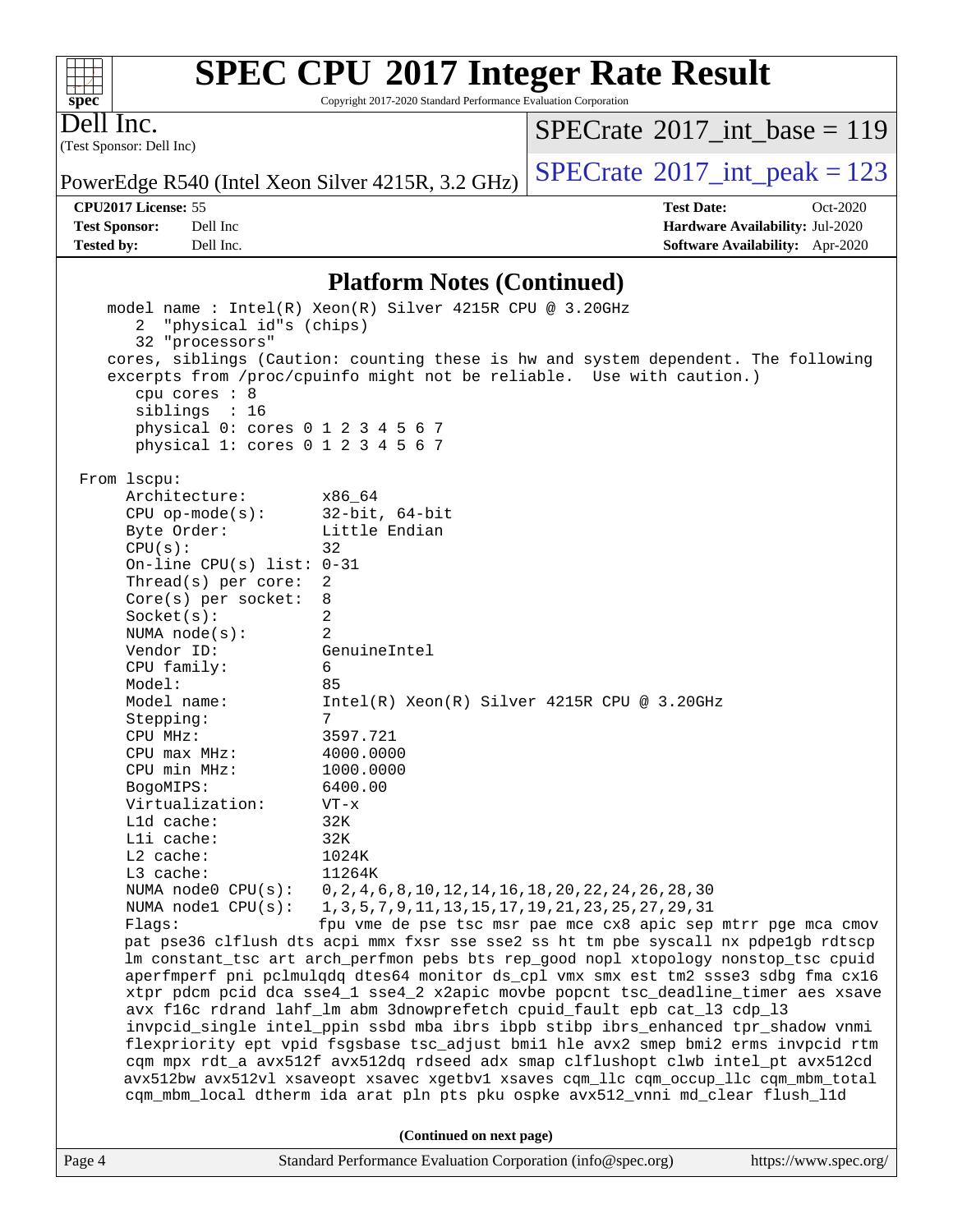Copyright 2017-2020 Standard Performance Evaluation Corporation

(Test Sponsor: Dell Inc) Dell Inc.

**[spec](http://www.spec.org/)**

 $+\ +$ 

 $SPECTate$ <sup>®</sup>[2017\\_int\\_base =](http://www.spec.org/auto/cpu2017/Docs/result-fields.html#SPECrate2017intbase) 119

PowerEdge R540 (Intel Xeon Silver 4215R, 3.2 GHz)  $\left|$  [SPECrate](http://www.spec.org/auto/cpu2017/Docs/result-fields.html#SPECrate2017intpeak)<sup>®</sup>[2017\\_int\\_peak = 1](http://www.spec.org/auto/cpu2017/Docs/result-fields.html#SPECrate2017intpeak)23

**[Tested by:](http://www.spec.org/auto/cpu2017/Docs/result-fields.html#Testedby)** Dell Inc. **[Software Availability:](http://www.spec.org/auto/cpu2017/Docs/result-fields.html#SoftwareAvailability)** Apr-2020

**[CPU2017 License:](http://www.spec.org/auto/cpu2017/Docs/result-fields.html#CPU2017License)** 55 **[Test Date:](http://www.spec.org/auto/cpu2017/Docs/result-fields.html#TestDate)** Oct-2020 **[Test Sponsor:](http://www.spec.org/auto/cpu2017/Docs/result-fields.html#TestSponsor)** Dell Inc **[Hardware Availability:](http://www.spec.org/auto/cpu2017/Docs/result-fields.html#HardwareAvailability)** Jul-2020

#### **[Platform Notes \(Continued\)](http://www.spec.org/auto/cpu2017/Docs/result-fields.html#PlatformNotes)**

 arch\_capabilities /proc/cpuinfo cache data cache size : 11264 KB From numactl --hardware WARNING: a numactl 'node' might or might not correspond to a physical chip. available: 2 nodes (0-1) node 0 cpus: 0 2 4 6 8 10 12 14 16 18 20 22 24 26 28 30 node 0 size: 192074 MB node 0 free: 191160 MB node 1 cpus: 1 3 5 7 9 11 13 15 17 19 21 23 25 27 29 31 node 1 size: 193504 MB node 1 free: 192886 MB node distances: node 0 1 0: 10 21 1: 21 10 From /proc/meminfo MemTotal: 394832336 kB HugePages\_Total: 0 Hugepagesize: 2048 kB From /etc/\*release\* /etc/\*version\* os-release: NAME="Red Hat Enterprise Linux" VERSION="8.2 (Ootpa)" ID="rhel" ID\_LIKE="fedora" VERSION\_ID="8.2" PLATFORM\_ID="platform:el8" PRETTY\_NAME="Red Hat Enterprise Linux 8.2 (Ootpa)" ANSI\_COLOR="0;31" redhat-release: Red Hat Enterprise Linux release 8.2 (Ootpa) system-release: Red Hat Enterprise Linux release 8.2 (Ootpa) system-release-cpe: cpe:/o:redhat:enterprise\_linux:8.2:ga uname -a: Linux RHEL-8-2-SUT 4.18.0-193.el8.x86\_64 #1 SMP Fri Mar 27 14:35:58 UTC 2020 x86\_64 x86\_64 x86\_64 GNU/Linux Kernel self-reported vulnerability status: itlb\_multihit: KVM: Vulnerable CVE-2018-3620 (L1 Terminal Fault): Not affected Microarchitectural Data Sampling: Not affected **(Continued on next page)**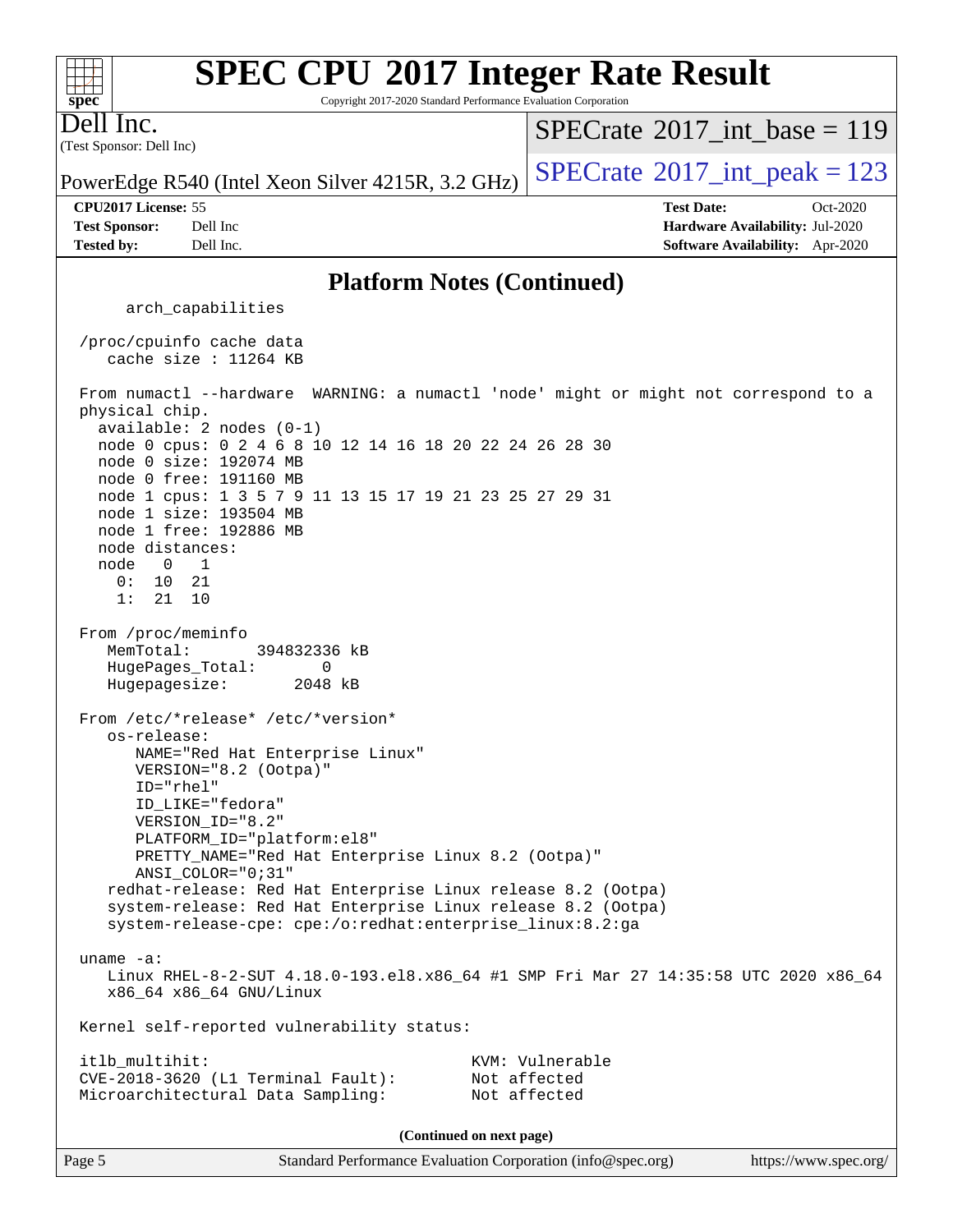#### $+\ +$ **[spec](http://www.spec.org/)**

# **[SPEC CPU](http://www.spec.org/auto/cpu2017/Docs/result-fields.html#SPECCPU2017IntegerRateResult)[2017 Integer Rate Result](http://www.spec.org/auto/cpu2017/Docs/result-fields.html#SPECCPU2017IntegerRateResult)**

Copyright 2017-2020 Standard Performance Evaluation Corporation

(Test Sponsor: Dell Inc) Dell Inc.

 $SPECrate$ <sup>®</sup>[2017\\_int\\_base =](http://www.spec.org/auto/cpu2017/Docs/result-fields.html#SPECrate2017intbase) 119

PowerEdge R540 (Intel Xeon Silver 4215R, 3.2 GHz)  $\left|$  [SPECrate](http://www.spec.org/auto/cpu2017/Docs/result-fields.html#SPECrate2017intpeak)<sup>®</sup>[2017\\_int\\_peak = 1](http://www.spec.org/auto/cpu2017/Docs/result-fields.html#SPECrate2017intpeak)23

**[Test Sponsor:](http://www.spec.org/auto/cpu2017/Docs/result-fields.html#TestSponsor)** Dell Inc **[Hardware Availability:](http://www.spec.org/auto/cpu2017/Docs/result-fields.html#HardwareAvailability)** Jul-2020 **[Tested by:](http://www.spec.org/auto/cpu2017/Docs/result-fields.html#Testedby)** Dell Inc. **[Software Availability:](http://www.spec.org/auto/cpu2017/Docs/result-fields.html#SoftwareAvailability)** Apr-2020

**[CPU2017 License:](http://www.spec.org/auto/cpu2017/Docs/result-fields.html#CPU2017License)** 55 **[Test Date:](http://www.spec.org/auto/cpu2017/Docs/result-fields.html#TestDate)** Oct-2020

#### **[Platform Notes \(Continued\)](http://www.spec.org/auto/cpu2017/Docs/result-fields.html#PlatformNotes)**

 CVE-2017-5754 (Meltdown): Not affected CVE-2018-3639 (Speculative Store Bypass): Mitigation: Speculative Store Bypass disabled via prctl and seccomp CVE-2017-5753 (Spectre variant 1): Mitigation: usercopy/swapgs barriers and \_\_user pointer sanitization CVE-2017-5715 (Spectre variant 2): Mitigation: Enhanced IBRS, IBPB: conditional, RSB filling tsx\_async\_abort: Mitigation: Clear CPU buffers; SMT vulnerable run-level 3 Oct 2 07:43 last=5 SPEC is set to: /home/cpu2017-ic19.1u1 Filesystem Type Size Used Avail Use% Mounted on /dev/mapper/rhel-home xfs 392G 7.1G 385G 2% /home From /sys/devices/virtual/dmi/id BIOS: Dell Inc. 2.8.1 06/30/2020 Vendor: Dell Inc. Product: PowerEdge R540 Product Family: PowerEdge Additional information from dmidecode follows. WARNING: Use caution when you interpret this section. The 'dmidecode' program reads system data which is "intended to allow hardware to be accurately determined", but the intent may not be met, as there are frequent changes to hardware, firmware, and the "DMTF SMBIOS" standard. Memory: 1x 00AD00B300AD HMA84GR7CJR4N-WM 32 GB 2 rank 2933 6x 00AD063200AD HMA84GR7CJR4N-WM 32 GB 2 rank 2933 5x 00AD069D00AD HMA84GR7CJR4N-WM 32 GB 2 rank 2933 4x Not Specified Not Specified (End of data from sysinfo program) The inconsistent Compiler version information under Compiler Version section is due to a discrepancy in Intel Compiler. The correct version of C/C++ compiler is: Version 19.1.1.217 Build 20200306 Compiler for Linux The correct version of Fortran compiler is: Version 19.1.1.217 Build 20200306 Compiler for Linux **[Compiler Version Notes](http://www.spec.org/auto/cpu2017/Docs/result-fields.html#CompilerVersionNotes)** ==============================================================================  $C \qquad | \quad 502.\text{gcc\_r}(\text{peak})$ ------------------------------------------------------------------------------ Intel(R) C Compiler for applications running on IA-32, Version 2021.1 NextGen Build 20200304 Copyright (C) 1985-2020 Intel Corporation. All rights reserved.

------------------------------------------------------------------------------

**(Continued on next page)**

Page 6 Standard Performance Evaluation Corporation [\(info@spec.org\)](mailto:info@spec.org) <https://www.spec.org/>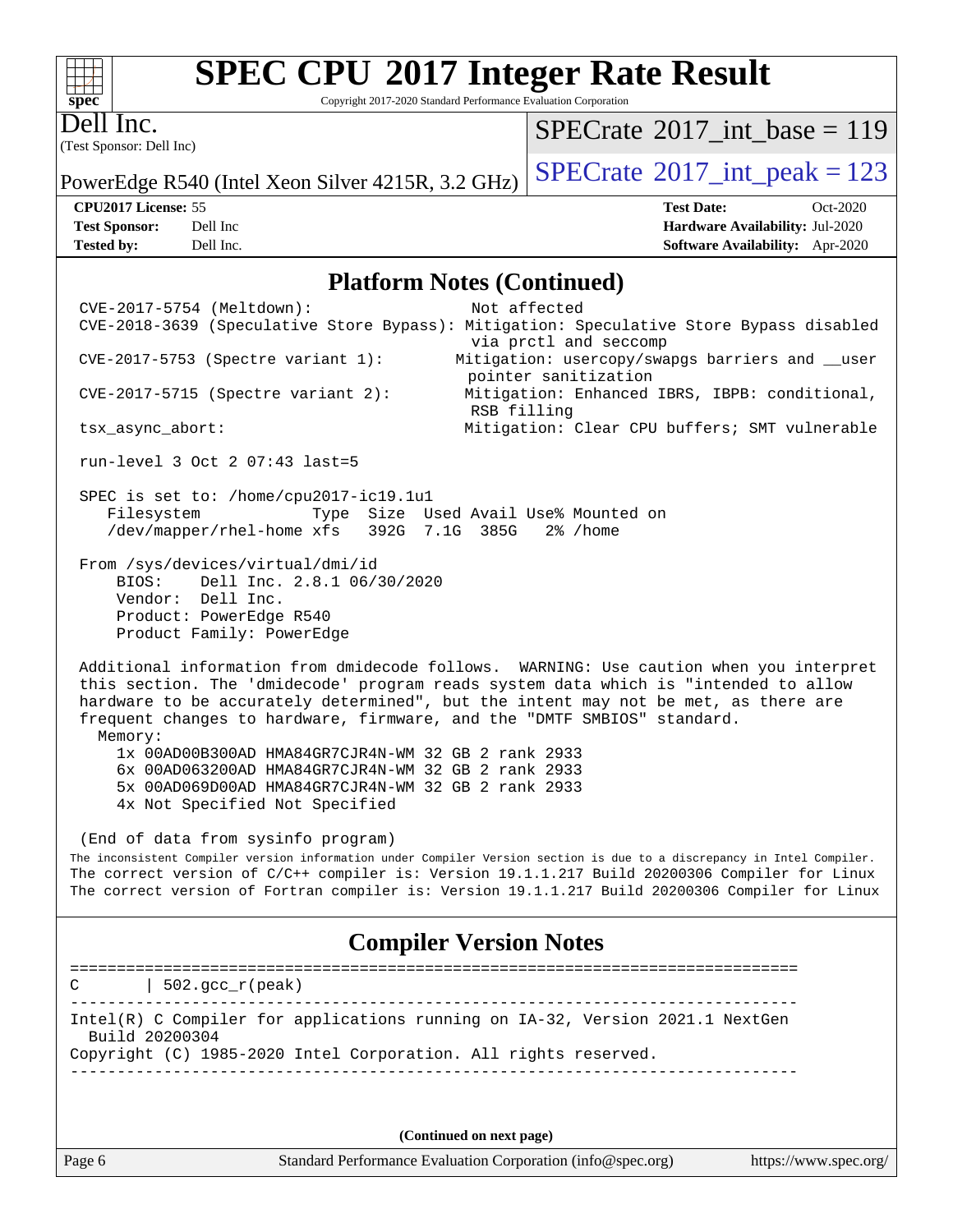Copyright 2017-2020 Standard Performance Evaluation Corporation

Dell Inc.

**[spec](http://www.spec.org/)**

 $\begin{matrix} & \ + \ + \end{matrix}$ 

(Test Sponsor: Dell Inc)

 $SPECrate$ <sup>®</sup>[2017\\_int\\_base =](http://www.spec.org/auto/cpu2017/Docs/result-fields.html#SPECrate2017intbase) 119

PowerEdge R540 (Intel Xeon Silver 4215R, 3.2 GHz)  $\left|$  [SPECrate](http://www.spec.org/auto/cpu2017/Docs/result-fields.html#SPECrate2017intpeak)<sup>®</sup>[2017\\_int\\_peak = 1](http://www.spec.org/auto/cpu2017/Docs/result-fields.html#SPECrate2017intpeak)23

**[CPU2017 License:](http://www.spec.org/auto/cpu2017/Docs/result-fields.html#CPU2017License)** 55 **[Test Date:](http://www.spec.org/auto/cpu2017/Docs/result-fields.html#TestDate)** Oct-2020 **[Test Sponsor:](http://www.spec.org/auto/cpu2017/Docs/result-fields.html#TestSponsor)** Dell Inc **[Hardware Availability:](http://www.spec.org/auto/cpu2017/Docs/result-fields.html#HardwareAvailability)** Jul-2020 **[Tested by:](http://www.spec.org/auto/cpu2017/Docs/result-fields.html#Testedby)** Dell Inc. **[Software Availability:](http://www.spec.org/auto/cpu2017/Docs/result-fields.html#SoftwareAvailability)** Apr-2020

### **[Compiler Version Notes \(Continued\)](http://www.spec.org/auto/cpu2017/Docs/result-fields.html#CompilerVersionNotes)**

| Page 7         | Standard Performance Evaluation Corporation (info@spec.org)                                                                                                                                                                                  | https://www.spec.org/ |
|----------------|----------------------------------------------------------------------------------------------------------------------------------------------------------------------------------------------------------------------------------------------|-----------------------|
|                | (Continued on next page)                                                                                                                                                                                                                     |                       |
| Build 20200304 | Intel(R) C Compiler for applications running on IA-32, Version 2021.1 NextGen                                                                                                                                                                |                       |
| C              | $502.\text{gcc}_r(\text{peak})$                                                                                                                                                                                                              |                       |
|                | Intel(R) C Intel(R) 64 Compiler for applications running on Intel(R) 64,<br>Version 19.1.1.217 Build 20200306<br>Copyright (C) 1985-2020 Intel Corporation. All rights reserved.<br>____________________________________<br>---------------- |                       |
|                | 500.perlbench_r(peak) $557. xz_r$ (peak)                                                                                                                                                                                                     |                       |
|                | Intel(R) C Compiler for applications running on Intel(R) $64$ , Version 2021.1<br>NextGen Build 20200304<br>Copyright (C) 1985-2020 Intel Corporation. All rights reserved.                                                                  |                       |
| C              | 500.perlbench_r(base) 502.gcc_r(base) 505.mcf_r(base, peak)<br>525.x264_r(base, peak) 557.xz_r(base)                                                                                                                                         |                       |
| Build 20200304 | Intel(R) C Compiler for applications running on IA-32, Version 2021.1 NextGen<br>Copyright (C) 1985-2020 Intel Corporation. All rights reserved.                                                                                             |                       |
| C              | $\vert$ 502.gcc_r(peak)                                                                                                                                                                                                                      |                       |
|                | Intel(R) C Intel(R) 64 Compiler for applications running on Intel(R) 64,<br>Version 19.1.1.217 Build 20200306<br>Copyright (C) 1985-2020 Intel Corporation. All rights reserved.                                                             |                       |
| C              | 500.perlbench_r(peak) 557.xz_r(peak)                                                                                                                                                                                                         |                       |
|                | Intel(R) C Compiler for applications running on Intel(R) $64$ , Version 2021.1<br>NextGen Build 20200304<br>Copyright (C) 1985-2020 Intel Corporation. All rights reserved.                                                                  |                       |
|                | 525.x264_r(base, peak) 557.xz_r(base)                                                                                                                                                                                                        |                       |
| C              | 500.perlbench_r(base) 502.gcc_r(base) 505.mcf_r(base, peak)                                                                                                                                                                                  |                       |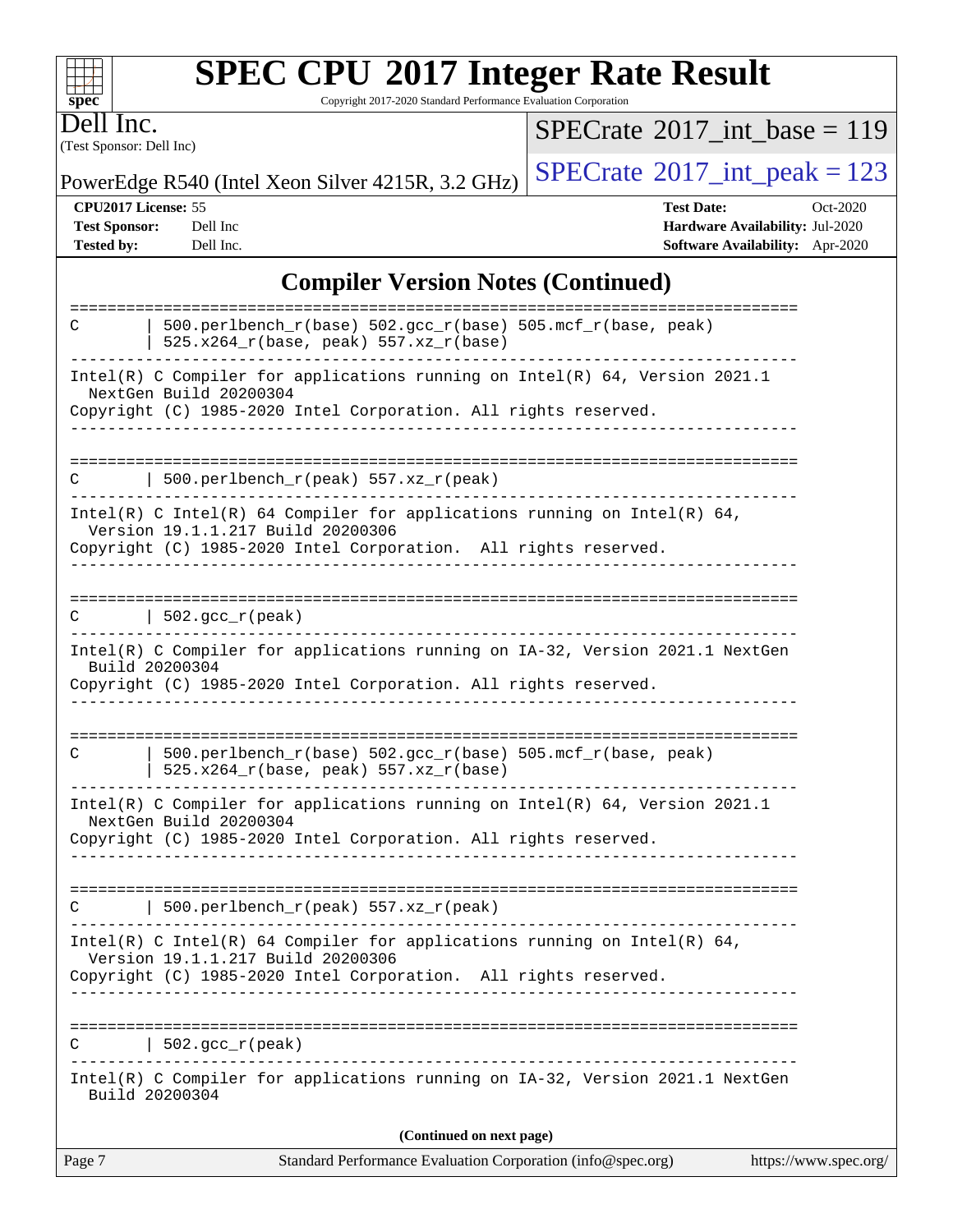|  | <b>SPEC CPU®2017 Integer Rate Result</b>                                                                                                                                                                                                  |  |  |
|--|-------------------------------------------------------------------------------------------------------------------------------------------------------------------------------------------------------------------------------------------|--|--|
|  | $\alpha$ is a constant of the constant $\alpha$ is $\alpha$ is the constant of the constant of the constant of the constant of the constant of the constant of the constant of the constant of the constant of the constant of the consta |  |  |

Copyright 2017-2020 Standard Performance Evaluation Corporation

Dell Inc.

**[spec](http://www.spec.org/)**

 $^{+++}$ 

(Test Sponsor: Dell Inc)

 $SPECrate$ <sup>®</sup>[2017\\_int\\_base =](http://www.spec.org/auto/cpu2017/Docs/result-fields.html#SPECrate2017intbase) 119

PowerEdge R540 (Intel Xeon Silver 4215R, 3.2 GHz)  $\left|$  [SPECrate](http://www.spec.org/auto/cpu2017/Docs/result-fields.html#SPECrate2017intpeak)<sup>®</sup>[2017\\_int\\_peak = 1](http://www.spec.org/auto/cpu2017/Docs/result-fields.html#SPECrate2017intpeak)23

**[CPU2017 License:](http://www.spec.org/auto/cpu2017/Docs/result-fields.html#CPU2017License)** 55 **[Test Date:](http://www.spec.org/auto/cpu2017/Docs/result-fields.html#TestDate)** Oct-2020 **[Test Sponsor:](http://www.spec.org/auto/cpu2017/Docs/result-fields.html#TestSponsor)** Dell Inc **[Hardware Availability:](http://www.spec.org/auto/cpu2017/Docs/result-fields.html#HardwareAvailability)** Jul-2020 **[Tested by:](http://www.spec.org/auto/cpu2017/Docs/result-fields.html#Testedby)** Dell Inc. **[Software Availability:](http://www.spec.org/auto/cpu2017/Docs/result-fields.html#SoftwareAvailability)** Apr-2020

### **[Compiler Version Notes \(Continued\)](http://www.spec.org/auto/cpu2017/Docs/result-fields.html#CompilerVersionNotes)**

| Copyright (C) 1985-2020 Intel Corporation. All rights reserved.                                                                                                                          |
|------------------------------------------------------------------------------------------------------------------------------------------------------------------------------------------|
| ----------------------<br>----------------------------                                                                                                                                   |
| 500.perlbench_r(base) 502.gcc_r(base) 505.mcf_r(base, peak)<br>C<br>525.x264_r(base, peak) 557.xz_r(base)                                                                                |
| Intel(R) C Compiler for applications running on Intel(R) 64, Version 2021.1<br>NextGen Build 20200304<br>Copyright (C) 1985-2020 Intel Corporation. All rights reserved.                 |
| 500.perlbench_r(peak) 557.xz_r(peak)<br>C                                                                                                                                                |
| Intel(R) C Intel(R) 64 Compiler for applications running on Intel(R) 64,<br>Version 19.1.1.217 Build 20200306<br>Copyright (C) 1985-2020 Intel Corporation. All rights reserved.         |
| 520.omnetpp_r(base, peak) 523.xalancbmk_r(base, peak)<br>$C++$<br>531.deepsjeng_r(base, peak) 541.leela_r(base, peak)                                                                    |
| Intel(R) C++ Compiler for applications running on Intel(R) 64, Version 2021.1<br>NextGen Build 20200304<br>Copyright (C) 1985-2020 Intel Corporation. All rights reserved.               |
| Fortran   548. exchange $2\lfloor r(\text{base}, \text{peak}) \rfloor$                                                                                                                   |
| $Intel(R)$ Fortran Intel(R) 64 Compiler for applications running on Intel(R)<br>64, Version 19.1.1.217 Build 20200306<br>Copyright (C) 1985-2020 Intel Corporation. All rights reserved. |
| <b>Base Compiler Invocation</b><br>C benchmarks:<br>icc                                                                                                                                  |

[C++ benchmarks:](http://www.spec.org/auto/cpu2017/Docs/result-fields.html#CXXbenchmarks) [icpc](http://www.spec.org/cpu2017/results/res2020q4/cpu2017-20201020-24223.flags.html#user_CXXbase_intel_icpc_c510b6838c7f56d33e37e94d029a35b4a7bccf4766a728ee175e80a419847e808290a9b78be685c44ab727ea267ec2f070ec5dc83b407c0218cded6866a35d07)

**(Continued on next page)**

Page 8 Standard Performance Evaluation Corporation [\(info@spec.org\)](mailto:info@spec.org) <https://www.spec.org/>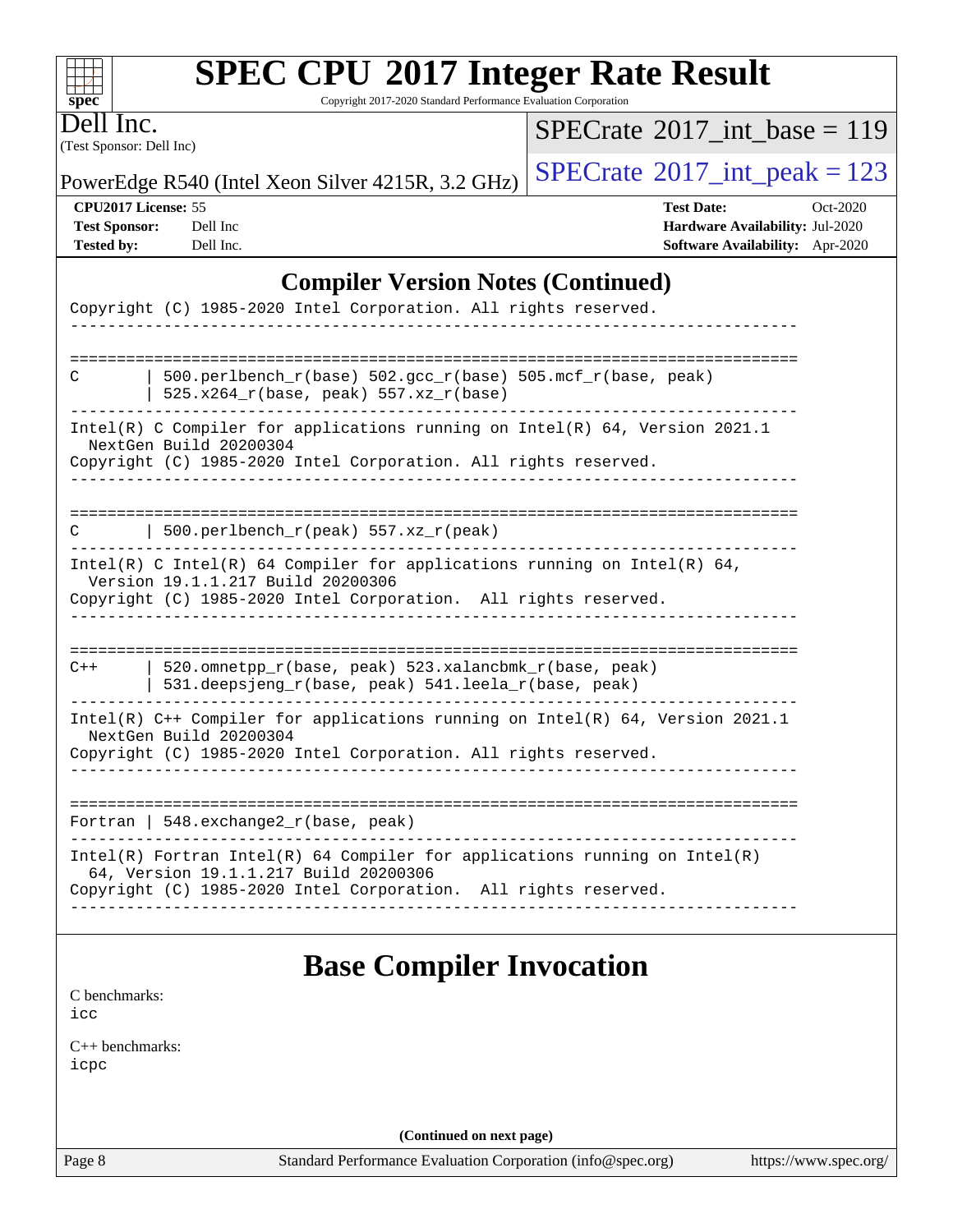Copyright 2017-2020 Standard Performance Evaluation Corporation

Dell Inc.

**[spec](http://www.spec.org/)**

 $\pm\pm\tau$ 

(Test Sponsor: Dell Inc)

 $SPECTate$ <sup>®</sup>[2017\\_int\\_base =](http://www.spec.org/auto/cpu2017/Docs/result-fields.html#SPECrate2017intbase) 119

PowerEdge R540 (Intel Xeon Silver 4215R, 3.2 GHz)  $\left|$  [SPECrate](http://www.spec.org/auto/cpu2017/Docs/result-fields.html#SPECrate2017intpeak)<sup>®</sup>[2017\\_int\\_peak = 1](http://www.spec.org/auto/cpu2017/Docs/result-fields.html#SPECrate2017intpeak)23

**[CPU2017 License:](http://www.spec.org/auto/cpu2017/Docs/result-fields.html#CPU2017License)** 55 **[Test Date:](http://www.spec.org/auto/cpu2017/Docs/result-fields.html#TestDate)** Oct-2020

**[Test Sponsor:](http://www.spec.org/auto/cpu2017/Docs/result-fields.html#TestSponsor)** Dell Inc **[Hardware Availability:](http://www.spec.org/auto/cpu2017/Docs/result-fields.html#HardwareAvailability)** Jul-2020 **[Tested by:](http://www.spec.org/auto/cpu2017/Docs/result-fields.html#Testedby)** Dell Inc. **[Software Availability:](http://www.spec.org/auto/cpu2017/Docs/result-fields.html#SoftwareAvailability)** Apr-2020

## **[Base Compiler Invocation \(Continued\)](http://www.spec.org/auto/cpu2017/Docs/result-fields.html#BaseCompilerInvocation)**

[Fortran benchmarks](http://www.spec.org/auto/cpu2017/Docs/result-fields.html#Fortranbenchmarks):

[ifort](http://www.spec.org/cpu2017/results/res2020q4/cpu2017-20201020-24223.flags.html#user_FCbase_intel_ifort_8111460550e3ca792625aed983ce982f94888b8b503583aa7ba2b8303487b4d8a21a13e7191a45c5fd58ff318f48f9492884d4413fa793fd88dd292cad7027ca)

### **[Base Portability Flags](http://www.spec.org/auto/cpu2017/Docs/result-fields.html#BasePortabilityFlags)**

 500.perlbench\_r: [-DSPEC\\_LP64](http://www.spec.org/cpu2017/results/res2020q4/cpu2017-20201020-24223.flags.html#b500.perlbench_r_basePORTABILITY_DSPEC_LP64) [-DSPEC\\_LINUX\\_X64](http://www.spec.org/cpu2017/results/res2020q4/cpu2017-20201020-24223.flags.html#b500.perlbench_r_baseCPORTABILITY_DSPEC_LINUX_X64) 502.gcc\_r: [-DSPEC\\_LP64](http://www.spec.org/cpu2017/results/res2020q4/cpu2017-20201020-24223.flags.html#suite_basePORTABILITY502_gcc_r_DSPEC_LP64) 505.mcf\_r: [-DSPEC\\_LP64](http://www.spec.org/cpu2017/results/res2020q4/cpu2017-20201020-24223.flags.html#suite_basePORTABILITY505_mcf_r_DSPEC_LP64) 520.omnetpp\_r: [-DSPEC\\_LP64](http://www.spec.org/cpu2017/results/res2020q4/cpu2017-20201020-24223.flags.html#suite_basePORTABILITY520_omnetpp_r_DSPEC_LP64) 523.xalancbmk\_r: [-DSPEC\\_LP64](http://www.spec.org/cpu2017/results/res2020q4/cpu2017-20201020-24223.flags.html#suite_basePORTABILITY523_xalancbmk_r_DSPEC_LP64) [-DSPEC\\_LINUX](http://www.spec.org/cpu2017/results/res2020q4/cpu2017-20201020-24223.flags.html#b523.xalancbmk_r_baseCXXPORTABILITY_DSPEC_LINUX) 525.x264\_r: [-DSPEC\\_LP64](http://www.spec.org/cpu2017/results/res2020q4/cpu2017-20201020-24223.flags.html#suite_basePORTABILITY525_x264_r_DSPEC_LP64) 531.deepsjeng\_r: [-DSPEC\\_LP64](http://www.spec.org/cpu2017/results/res2020q4/cpu2017-20201020-24223.flags.html#suite_basePORTABILITY531_deepsjeng_r_DSPEC_LP64) 541.leela\_r: [-DSPEC\\_LP64](http://www.spec.org/cpu2017/results/res2020q4/cpu2017-20201020-24223.flags.html#suite_basePORTABILITY541_leela_r_DSPEC_LP64) 548.exchange2\_r: [-DSPEC\\_LP64](http://www.spec.org/cpu2017/results/res2020q4/cpu2017-20201020-24223.flags.html#suite_basePORTABILITY548_exchange2_r_DSPEC_LP64) 557.xz\_r: [-DSPEC\\_LP64](http://www.spec.org/cpu2017/results/res2020q4/cpu2017-20201020-24223.flags.html#suite_basePORTABILITY557_xz_r_DSPEC_LP64)

### **[Base Optimization Flags](http://www.spec.org/auto/cpu2017/Docs/result-fields.html#BaseOptimizationFlags)**

#### [C benchmarks](http://www.spec.org/auto/cpu2017/Docs/result-fields.html#Cbenchmarks):

```
-m64 -qnextgen -std=c11
-Wl,-plugin-opt=-x86-branches-within-32B-boundaries -Wl,-z,muldefs
-xCORE-AVX512 -O3 -ffast-math -flto -mfpmath=sse -funroll-loops
-fuse-ld=gold -qopt-mem-layout-trans=4
-L/usr/local/IntelCompiler19/compilers_and_libraries_2020.1.217/linux/compiler/lib/intel64_lin
-lqkmalloc
```
#### [C++ benchmarks](http://www.spec.org/auto/cpu2017/Docs/result-fields.html#CXXbenchmarks):

```
-m64 -qnextgen -Wl,-plugin-opt=-x86-branches-within-32B-boundaries
-Wl,-z,muldefs -xCORE-AVX512 -O3 -ffast-math -flto -mfpmath=sse
-funroll-loops -fuse-ld=gold -qopt-mem-layout-trans=4
-L/usr/local/IntelCompiler19/compilers_and_libraries_2020.1.217/linux/compiler/lib/intel64_lin
-lqkmalloc
```
#### [Fortran benchmarks:](http://www.spec.org/auto/cpu2017/Docs/result-fields.html#Fortranbenchmarks)

```
-m64 -Wl,-plugin-opt=-x86-branches-within-32B-boundaries -Wl,-z,muldefs
-xCORE-AVX512 -O3 -ipo -no-prec-div -qopt-mem-layout-trans=4
-nostandard-realloc-lhs -align array32byte -auto
-mbranches-within-32B-boundaries
-L/usr/local/IntelCompiler19/compilers_and_libraries_2020.1.217/linux/compiler/lib/intel64_lin
-lqkmalloc
```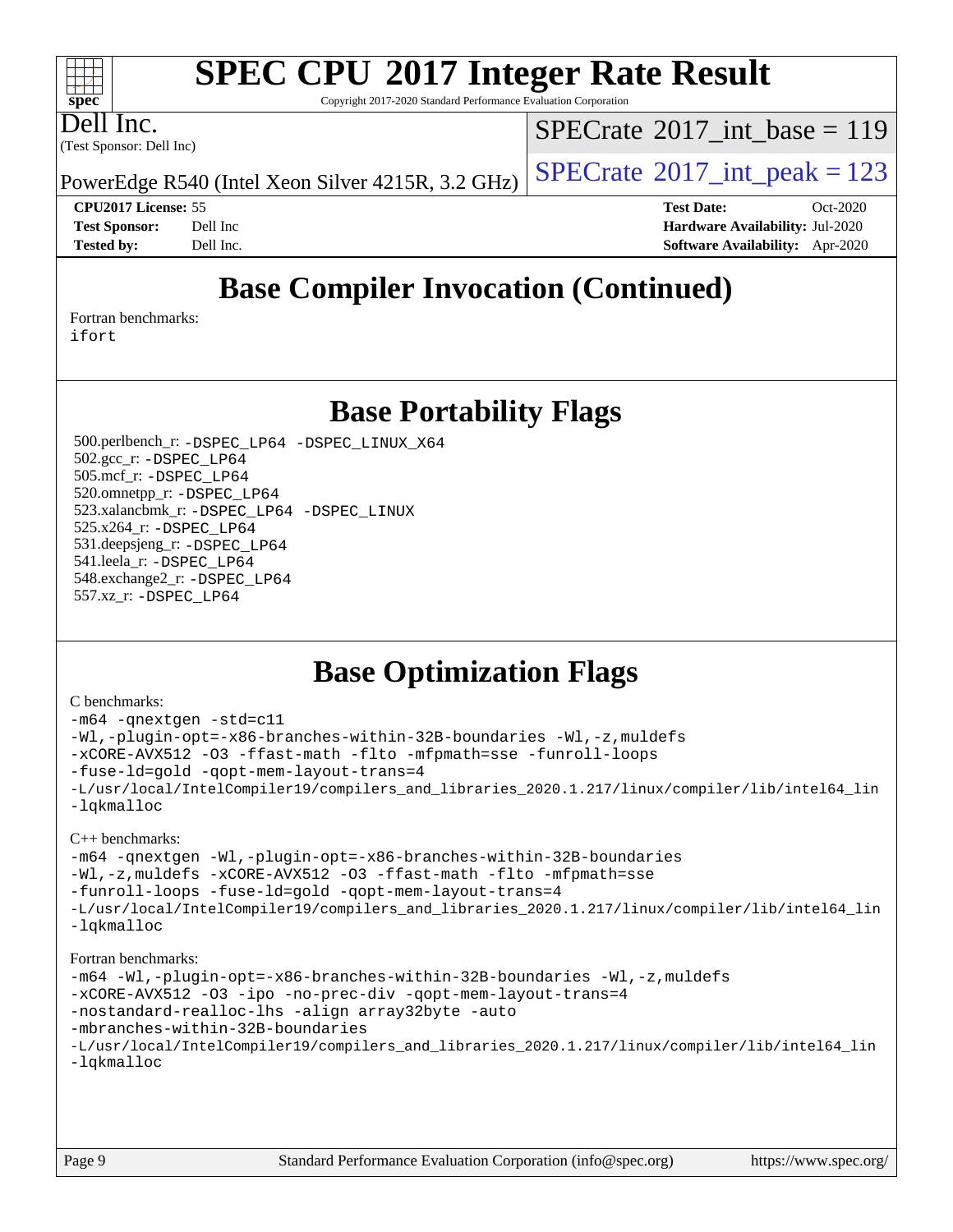Copyright 2017-2020 Standard Performance Evaluation Corporation

Dell Inc.

(Test Sponsor: Dell Inc)

 $SPECTate@2017_int\_base = 119$ 

PowerEdge R540 (Intel Xeon Silver 4215R, 3.2 GHz)  $\left|$  [SPECrate](http://www.spec.org/auto/cpu2017/Docs/result-fields.html#SPECrate2017intpeak)<sup>®</sup>[2017\\_int\\_peak = 1](http://www.spec.org/auto/cpu2017/Docs/result-fields.html#SPECrate2017intpeak)23

**[Tested by:](http://www.spec.org/auto/cpu2017/Docs/result-fields.html#Testedby)** Dell Inc. **[Software Availability:](http://www.spec.org/auto/cpu2017/Docs/result-fields.html#SoftwareAvailability)** Apr-2020

**[CPU2017 License:](http://www.spec.org/auto/cpu2017/Docs/result-fields.html#CPU2017License)** 55 **[Test Date:](http://www.spec.org/auto/cpu2017/Docs/result-fields.html#TestDate)** Oct-2020 **[Test Sponsor:](http://www.spec.org/auto/cpu2017/Docs/result-fields.html#TestSponsor)** Dell Inc **[Hardware Availability:](http://www.spec.org/auto/cpu2017/Docs/result-fields.html#HardwareAvailability)** Jul-2020

### **[Peak Compiler Invocation](http://www.spec.org/auto/cpu2017/Docs/result-fields.html#PeakCompilerInvocation)**

[C benchmarks](http://www.spec.org/auto/cpu2017/Docs/result-fields.html#Cbenchmarks):

[icc](http://www.spec.org/cpu2017/results/res2020q4/cpu2017-20201020-24223.flags.html#user_CCpeak_intel_icc_66fc1ee009f7361af1fbd72ca7dcefbb700085f36577c54f309893dd4ec40d12360134090235512931783d35fd58c0460139e722d5067c5574d8eaf2b3e37e92)

[C++ benchmarks](http://www.spec.org/auto/cpu2017/Docs/result-fields.html#CXXbenchmarks): [icpc](http://www.spec.org/cpu2017/results/res2020q4/cpu2017-20201020-24223.flags.html#user_CXXpeak_intel_icpc_c510b6838c7f56d33e37e94d029a35b4a7bccf4766a728ee175e80a419847e808290a9b78be685c44ab727ea267ec2f070ec5dc83b407c0218cded6866a35d07)

[Fortran benchmarks:](http://www.spec.org/auto/cpu2017/Docs/result-fields.html#Fortranbenchmarks) [ifort](http://www.spec.org/cpu2017/results/res2020q4/cpu2017-20201020-24223.flags.html#user_FCpeak_intel_ifort_8111460550e3ca792625aed983ce982f94888b8b503583aa7ba2b8303487b4d8a21a13e7191a45c5fd58ff318f48f9492884d4413fa793fd88dd292cad7027ca)

### **[Peak Portability Flags](http://www.spec.org/auto/cpu2017/Docs/result-fields.html#PeakPortabilityFlags)**

 500.perlbench\_r: [-DSPEC\\_LP64](http://www.spec.org/cpu2017/results/res2020q4/cpu2017-20201020-24223.flags.html#b500.perlbench_r_peakPORTABILITY_DSPEC_LP64) [-DSPEC\\_LINUX\\_X64](http://www.spec.org/cpu2017/results/res2020q4/cpu2017-20201020-24223.flags.html#b500.perlbench_r_peakCPORTABILITY_DSPEC_LINUX_X64) 502.gcc\_r: [-D\\_FILE\\_OFFSET\\_BITS=64](http://www.spec.org/cpu2017/results/res2020q4/cpu2017-20201020-24223.flags.html#user_peakPORTABILITY502_gcc_r_file_offset_bits_64_5ae949a99b284ddf4e95728d47cb0843d81b2eb0e18bdfe74bbf0f61d0b064f4bda2f10ea5eb90e1dcab0e84dbc592acfc5018bc955c18609f94ddb8d550002c) 505.mcf\_r: [-DSPEC\\_LP64](http://www.spec.org/cpu2017/results/res2020q4/cpu2017-20201020-24223.flags.html#suite_peakPORTABILITY505_mcf_r_DSPEC_LP64) 520.omnetpp\_r: [-DSPEC\\_LP64](http://www.spec.org/cpu2017/results/res2020q4/cpu2017-20201020-24223.flags.html#suite_peakPORTABILITY520_omnetpp_r_DSPEC_LP64) 523.xalancbmk\_r: [-DSPEC\\_LP64](http://www.spec.org/cpu2017/results/res2020q4/cpu2017-20201020-24223.flags.html#suite_peakPORTABILITY523_xalancbmk_r_DSPEC_LP64) [-DSPEC\\_LINUX](http://www.spec.org/cpu2017/results/res2020q4/cpu2017-20201020-24223.flags.html#b523.xalancbmk_r_peakCXXPORTABILITY_DSPEC_LINUX) 525.x264\_r: [-DSPEC\\_LP64](http://www.spec.org/cpu2017/results/res2020q4/cpu2017-20201020-24223.flags.html#suite_peakPORTABILITY525_x264_r_DSPEC_LP64) 531.deepsjeng\_r: [-DSPEC\\_LP64](http://www.spec.org/cpu2017/results/res2020q4/cpu2017-20201020-24223.flags.html#suite_peakPORTABILITY531_deepsjeng_r_DSPEC_LP64) 541.leela\_r: [-DSPEC\\_LP64](http://www.spec.org/cpu2017/results/res2020q4/cpu2017-20201020-24223.flags.html#suite_peakPORTABILITY541_leela_r_DSPEC_LP64) 548.exchange2\_r: [-DSPEC\\_LP64](http://www.spec.org/cpu2017/results/res2020q4/cpu2017-20201020-24223.flags.html#suite_peakPORTABILITY548_exchange2_r_DSPEC_LP64) 557.xz\_r: [-DSPEC\\_LP64](http://www.spec.org/cpu2017/results/res2020q4/cpu2017-20201020-24223.flags.html#suite_peakPORTABILITY557_xz_r_DSPEC_LP64)

## **[Peak Optimization Flags](http://www.spec.org/auto/cpu2017/Docs/result-fields.html#PeakOptimizationFlags)**

[C benchmarks](http://www.spec.org/auto/cpu2017/Docs/result-fields.html#Cbenchmarks):

| Page 10                                                                               | Standard Performance Evaluation Corporation (info@spec.org)                                                                                                                                                                                                                                                                                                                                        | https://www.spec.org/ |
|---------------------------------------------------------------------------------------|----------------------------------------------------------------------------------------------------------------------------------------------------------------------------------------------------------------------------------------------------------------------------------------------------------------------------------------------------------------------------------------------------|-----------------------|
|                                                                                       | (Continued on next page)                                                                                                                                                                                                                                                                                                                                                                           |                       |
| 502.gcc_r: $-m32$<br>-std=gnu89<br>$-I$ jemalloc                                      | -L/usr/local/IntelCompiler19/compilers and libraries 2020.1.217/linux/compiler/lib/ia32 lin<br>-Wl,-plugin-opt=-x86-branches-within-32B-boundaries<br>$-Wl$ , $-z$ , muldefs $-fprotile-generate(pass 1)$<br>-fprofile-use=default.profdata(pass 2) -xCORE-AVX512 -flto<br>$-0$ fast(pass 1) -03 -ffast-math -qnextgen -fuse-1d=gold<br>-qopt-mem-layout-trans=4 -L/usr/local/jemalloc32-5.0.1/lib |                       |
| -xCORE-AVX512 -ipo -03 -no-prec-div<br>-mbranches-within-32B-boundaries<br>-lgkmalloc | $500.$ perlbench_r: -Wl, -z, muldefs -prof-qen(pass 1) -prof-use(pass 2)<br>-gopt-mem-layout-trans=4 -fno-strict-overflow<br>-L/usr/local/IntelCompiler19/compilers_and_libraries_2020.1.217/linux/compiler/lib/intel64_lin                                                                                                                                                                        |                       |